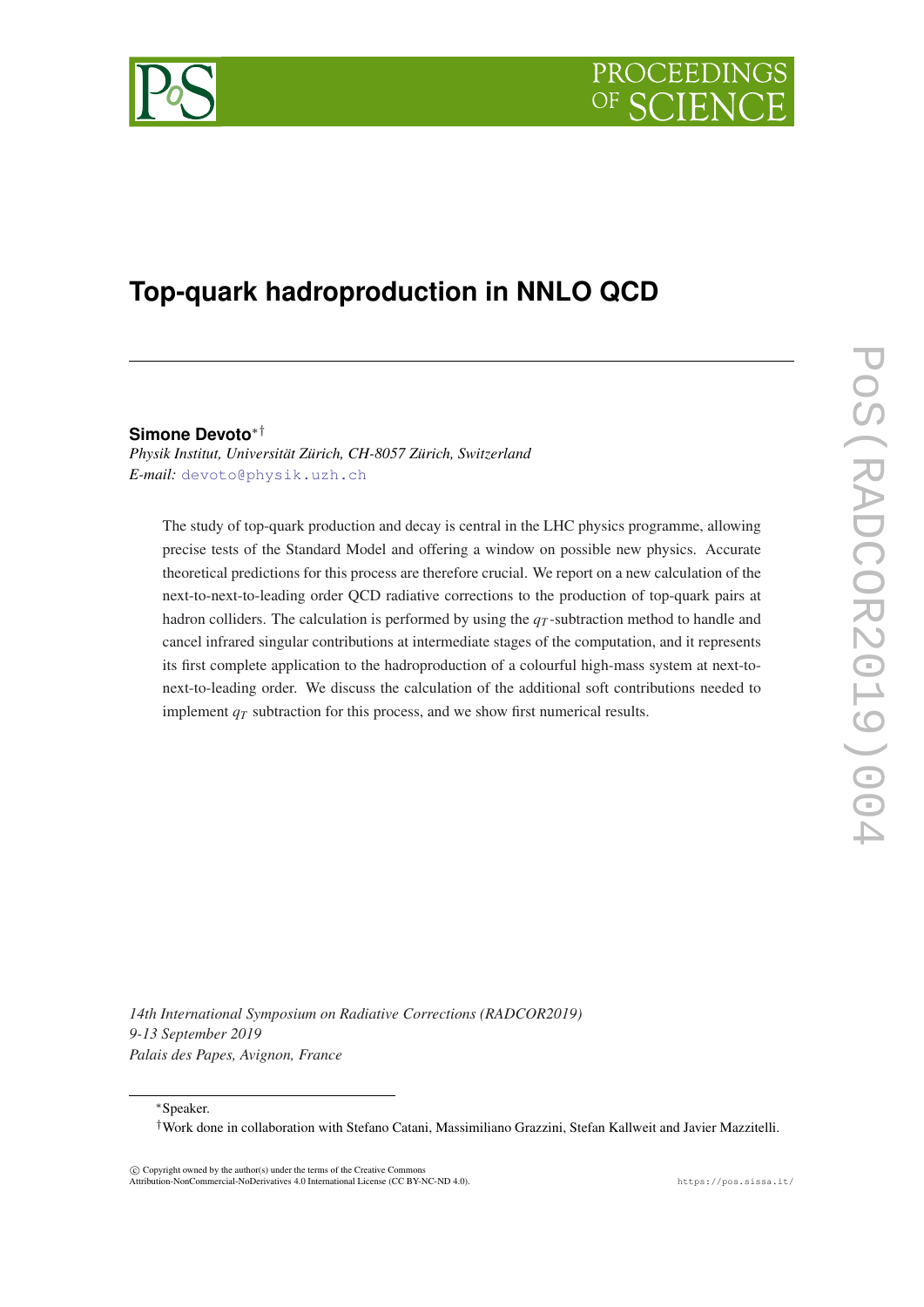### 1. Introduction

Top quark (*t*) production is of great importance for physics at hadron colliders, and thus, in particular, for the LHC physics programme. The high value of its mass, and consequently its strong coupling with the Higgs boson, makes the top quark relevant for electroweak symmetry breaking. Besides, top production also plays an important role in searches for physics Beyond the Standard Model, since it constitutes a possible window on new physics and, at the same time, a crucial background in many analyses.

The main source of top-quark events in hadronic collisions is top-quark pair production. Nextto-leading order (NLO) QCD corrections to this process have been available for thirty years, both for total cross sections and differential distributions  $[1, 2, 3, 4, 5]$  $[1, 2, 3, 4, 5]$  $[1, 2, 3, 4, 5]$  $[1, 2, 3, 4, 5]$  $[1, 2, 3, 4, 5]$  $[1, 2, 3, 4, 5]$  $[1, 2, 3, 4, 5]$  $[1, 2, 3, 4, 5]$  $[1, 2, 3, 4, 5]$  $[1, 2, 3, 4, 5]$ . A few years ago, also next-tonext-to-leading order (NNLO) QCD corrections were computed and results were again provided both for the total cross section [\[6,](#page-7-0) [7](#page-7-0), [8](#page-7-0), [9\]](#page-7-0) and for differential distributions [[10](#page-7-0), [11,](#page-7-0) [12\]](#page-7-0). Further progress regards the combination of QCD and EW corrections [[13\]](#page-7-0) and the inclusion of top decays [\[14\]](#page-7-0).

In the following, we will focus on a new computation of NNLO QCD corrections we recently performed by using the  $q<sub>T</sub>$ -subtraction formalism [[15,](#page-7-0) [16\]](#page-8-0). There are various reasons that motivated us to carry out this work. The first was to provide a first independent check of such an involved calculation. Besides, our results represent the first complete application of the  $q<sub>T</sub>$ -subtraction formalism to the hadroproduction of a colourful final state at NNLO QCD accuracy. Finally, there is no NNLO generator for differential distributions publicly available yet for this process, and our calculation is a first step for the inclusion of top pair production in a future public MATRIX release.<sup>1</sup>

# 2. *q<sup>T</sup>* -subtraction formalism for heavy quark production

At the parton level, the ingredients needed for the NNLO corrections to the  $t\bar{t}$  cross section are tree-level contributions with two additional partons in the final state, one-loop amplitudes with an additional emitted parton and purely virtual contributions, which were all already known. Nevertheless, the combination of the above contributions to construct a complete NNLO computation is a non-trivial task because of the presence of infrared (IR) divergences at intermediate steps of the calculation that do not allow a straightforward implementation of numerical techniques.

While at NLO the problem can nowadays be considered solved, with Catani-Seymour dipole subtraction [\[18](#page-8-0), [19,](#page-8-0) [20\]](#page-8-0) and FKS subtraction [[21\]](#page-8-0) being the most widely employed methods to overcome these difficulties, at NNLO different methods have been proposed to handle and cancel IR singularities (see e.g. [\[22](#page-8-0)] and references therein), but none can yet claim full generality.

Our procedure is based on the  $q<sub>T</sub>$ -subtraction formalism [[23\]](#page-8-0): originally developed for colourless final state, the  $q<sub>T</sub>$ -subtraction formalism uses the knowledge we have from resummation studies of the low- $q<sub>T</sub>$  behaviour to construct a counterterm. Considering a process where a colourless final state *F* is produced,  $pp \rightarrow F + X$ , the starting point is to split its differential NNLO cross section  $d\sigma_{NNLO}^F$  into a part with  $q_T = 0$  and one with  $q_T \neq 0$ ,  $q_T$  being the transverse momentum of the

<sup>&</sup>lt;sup>1</sup>MATRIX [\[17](#page-8-0)] is a public code that, by using  $q<sub>T</sub>$  subtraction, allows the evaluation of fully differential cross sections at NNLO QCD for a wide class of processes in which a colourless final state is produced in hadronic collisions.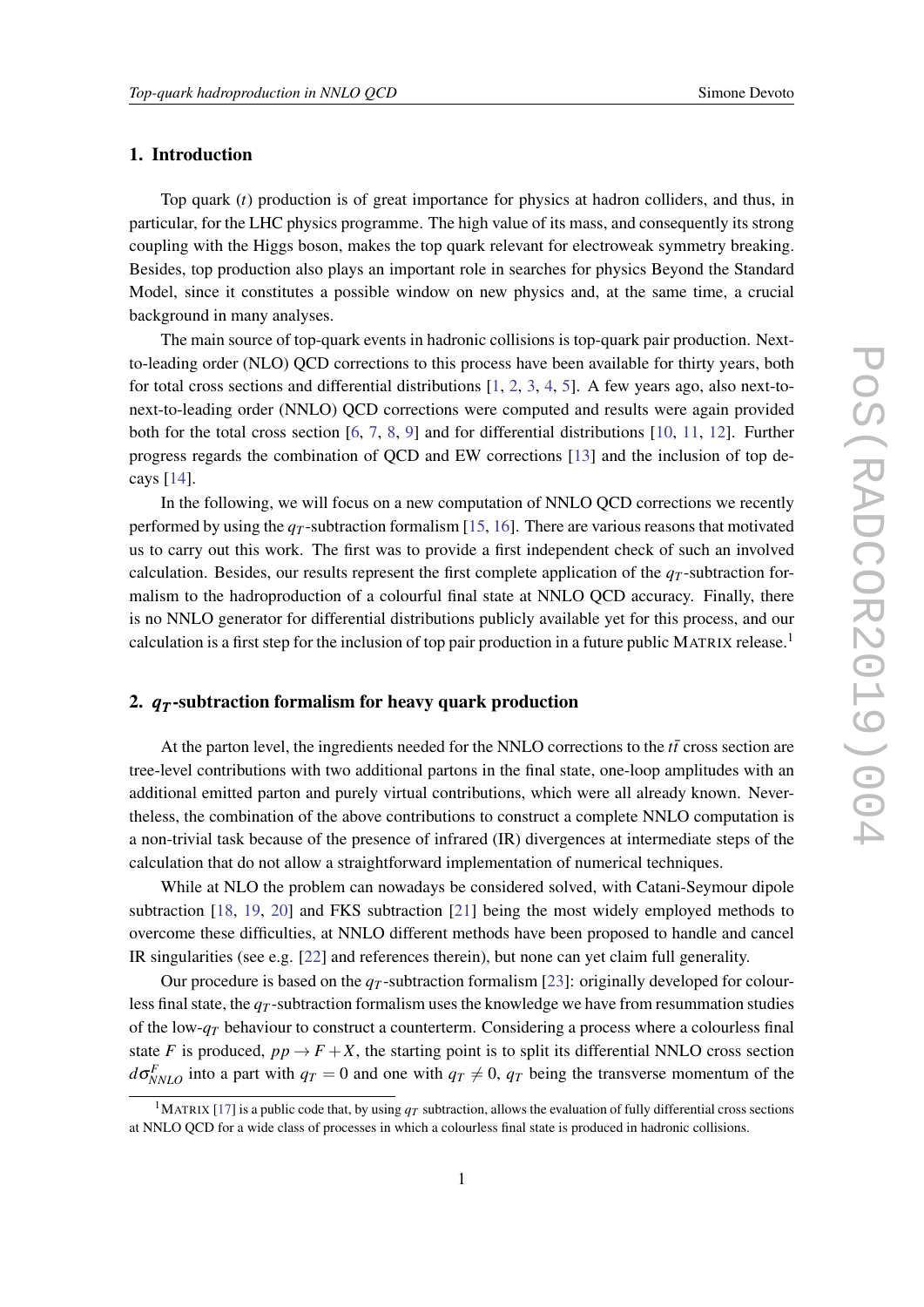<span id="page-2-0"></span>final state *F*,

$$
d\sigma_{NNLO}^F = d\sigma_{NNLO}^F|_{q_T=0} + d\sigma_{NNLO}^F|_{q_T\neq 0}.
$$
\n(2.1)

Since at Born level the final state *F* has  $q_T = 0$ , the NNLO contributions at  $q_T \neq 0$  are actually given by NLO contributions for the final state  $F+$ jets. One can hence write the cross section as follows,

$$
d\sigma_{NNLO}^F = \mathcal{H}_{(N)NLO}^F \otimes d\sigma_{LO}^F + \left[ d\sigma_{NLO}^{F+jets} - d\sigma_{NLO}^{CT} \right]. \qquad (2.2)
$$

The contribution at  $q_T \neq 0$  is now  $d\sigma_{NLO}^{F+jets}$  that, being a NLO contribution, can be treated with standard NLO techniques. Extra singularities of the NNLO type, associated with the  $q_T \rightarrow 0$  limit, still need additional subtraction: this is achieved by introducing the counterterm  $d\sigma_{NLO}^{CT}$ , which has been derived by using the knowledge of the IR behaviour one has from the  $q<sub>T</sub>$ -resummation formalism [\[24](#page-8-0), [25,](#page-8-0) [26\]](#page-8-0). Finally, the information on the virtual corrections to the process, containing the  $q_T = 0$  contribution, is embodied in the coefficient  $\mathcal{H}_{(N)NLO}^F$ .

With the inclusion of additional contributions, the  $q<sub>T</sub>$ -subtraction formalism can be extended to the case of a colourful final state. This had already been achieved for top pair production at NLO and at NNLO considering only off-diagonal channels [[27\]](#page-8-0). The NNLO computation of the diagonal channels has now been completed [\[15](#page-7-0), [16](#page-8-0)].

The generalisation to a colourful final state involves the treatment of the additional final-state soft singularities. This does not require extra efforts for the computation of  $d\sigma_{NLO}^{t\bar{t}+jets}$ , which is computable with NLO subtraction techniques, while it requires a generalisation of the counterterm  $d\sigma_{NLO}^{CT}$  and the coefficient  $\mathcal{H}_{(N)NLO}^{CT}$ . The expression of the counterterm is obtained by performing a perturbative expansion [[28,](#page-8-0) [29,](#page-8-0) [27](#page-8-0)] of the resummation formula at NNLO for the *q<sup>T</sup>* distribution of the  $t\bar{t}$  pair [[24,](#page-8-0) [25,](#page-8-0) [26\]](#page-8-0), and was thus already known. The coefficient  $\mathcal{H}_{NNLO}^{t\bar{t}}$  can be split into a process-dependent and a process-independent part: its process-dependent part can be computed from the two-loop scattering amplitude [[30,](#page-8-0) [31\]](#page-8-0), while the process-independent part was already known for the colourless case, but not available when considering a colourful final state. The difference between the former and the latter is of purely soft origin: while in the colourless case one has to consider only the collinear and soft radiation emitted by the massless initial-state partons, in the colourful case one also has to deal with soft radiation emitted off the massive final-state quarks. The last missing ingredient to be taken care of was the integration of a suitably subtracted soft current, considering both the single gluon emission at one loop level [\[32](#page-8-0), [33](#page-8-0), [34\]](#page-8-0) and the double-real emission [[35,](#page-8-0) [36](#page-9-0)].

We recently completed the computation of all the required integrals [\[37](#page-9-0)]: most of them have been performed analytically, whereas a few of the most challenging ones were evaluated numerically.<sup>2</sup> With the inclusion of those contributions, all the ingredients needed for the generalisation of *q<sup>T</sup>* subtraction to top pair production were available.

#### 3. Numerical results

The integration of the missing soft contributions allowed us to implement top pair production

 ${}^{2}$ It is worth observing that, while we were progressing with our analytic computations, a fully numerical calculation has been carried out in the SCET formalism [\[38](#page-9-0)].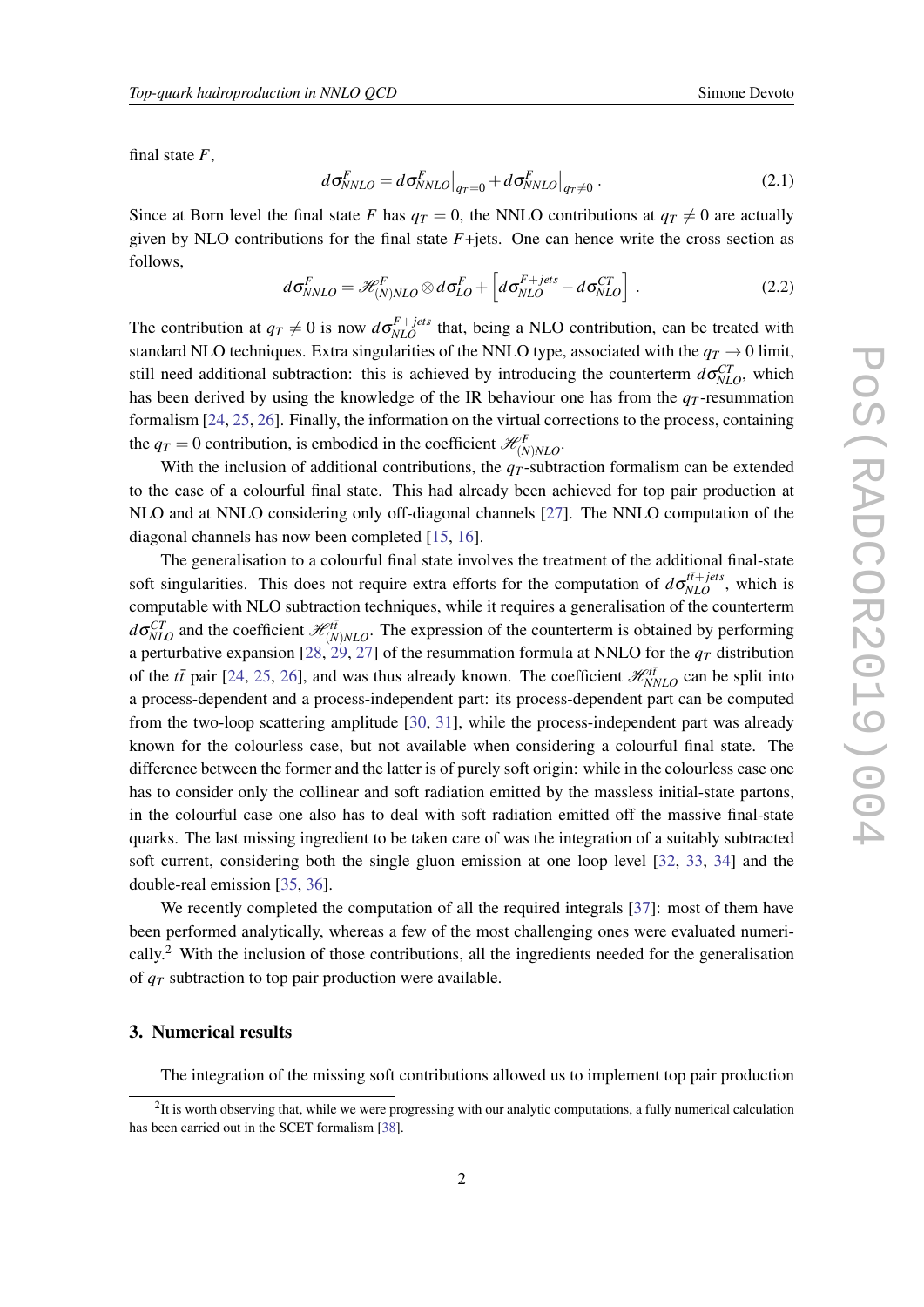



Figure 1: Inclusive cross section as a function of the collider energy.

in the MATRIX framework [\[17](#page-8-0)], and to compute inclusive cross sections [\[15](#page-7-0)] as well as single- and double-differential distributions [\[16](#page-8-0)] for this process.

The core of MATRIX is the Monte Carlo program MUNICH<sup>3</sup>, which includes an implementation of the dipole-subtraction method for NLO computations with massive final states [\[39](#page-9-0)] and an efficient phase space integration. All the required amplitudes are obtained from OPENLOOPS 2 [[40\]](#page-9-0), except for the four-parton tree-level colour correlators that rely on an analytic implementation, and for the two-loop amplitude that relies on the numerical grid provided in Ref. [\[30](#page-8-0), [31\]](#page-8-0). In order to validate our results for the real–virtual corrections, we also employed the matrix-element generator RECOLA [\[41](#page-9-0), [42\]](#page-9-0) and found perfect agreement. The subtraction in the square bracket of Eq.([2.2](#page-2-0)) is, in practice, not implemented locally, but by introducing a cut-off  $r_{cut}$  on the variable  $r = \frac{qT}{M}$ , *M* being the invariant mass of the top pair. The final result is obtained by performing the limit  $r_{cut} \rightarrow 0$ .

We start by presenting the inclusive cross section. In Figure 1 our results are plotted as a function of the collider energy and compared with the combined experimental data from the ATLAS and CMS collaborations. In Table [1](#page-4-0) our results at different collider energies are compared with corre-sponding results obtained by using the numerical code TOP++ [\[43](#page-9-0)], which implements the NNLO calculation of Refs. [[6](#page-7-0), [7,](#page-7-0) [8](#page-7-0), [9\]](#page-7-0), and we find excellent agreement. Our computation is performed with a value of the top mass  $m_t = 173.3$  GeV, considering  $n_F = 5$  massless quark flavours and using the corresponding NNPDF31 [[44\]](#page-9-0) sets of parton distribution functions with  $\alpha_s(m_Z) = 0.118$ . QCD scale uncertainties are evaluated using the standard 7-point scale variation, varying the factorisation  $(\mu_F)$  and renormalization  $(\mu_R)$  scales by a factor of 2 around a common central value  $\mu_0$  with the constraint  $0.5 \leq \mu_R/\mu_F \leq 2$ . We choose as a central scale  $\mu_0 = m_t$ .

We now present our result for distributions. We fix the center of mass energy to  $\sqrt{s} = 13$  TeV and compare our results with the measurements from the CMS collaboration [[45\]](#page-9-0). To perform such comparison, no phase space cuts are applied, since the experimental results have been extrapolated to the inclusive phase space of parton level top quarks. Our predictions are multiplied by a factor of 0.438, which corresponds to the semileptonic branching ratio of the top pair, and a factor of  $2/3$  to

<sup>&</sup>lt;sup>3</sup>MUNICH is the abbreviation of "MUlti-chaNnel Integrator at Swiss (CH) precision", an automated parton-level NLO generator by S. Kallweit.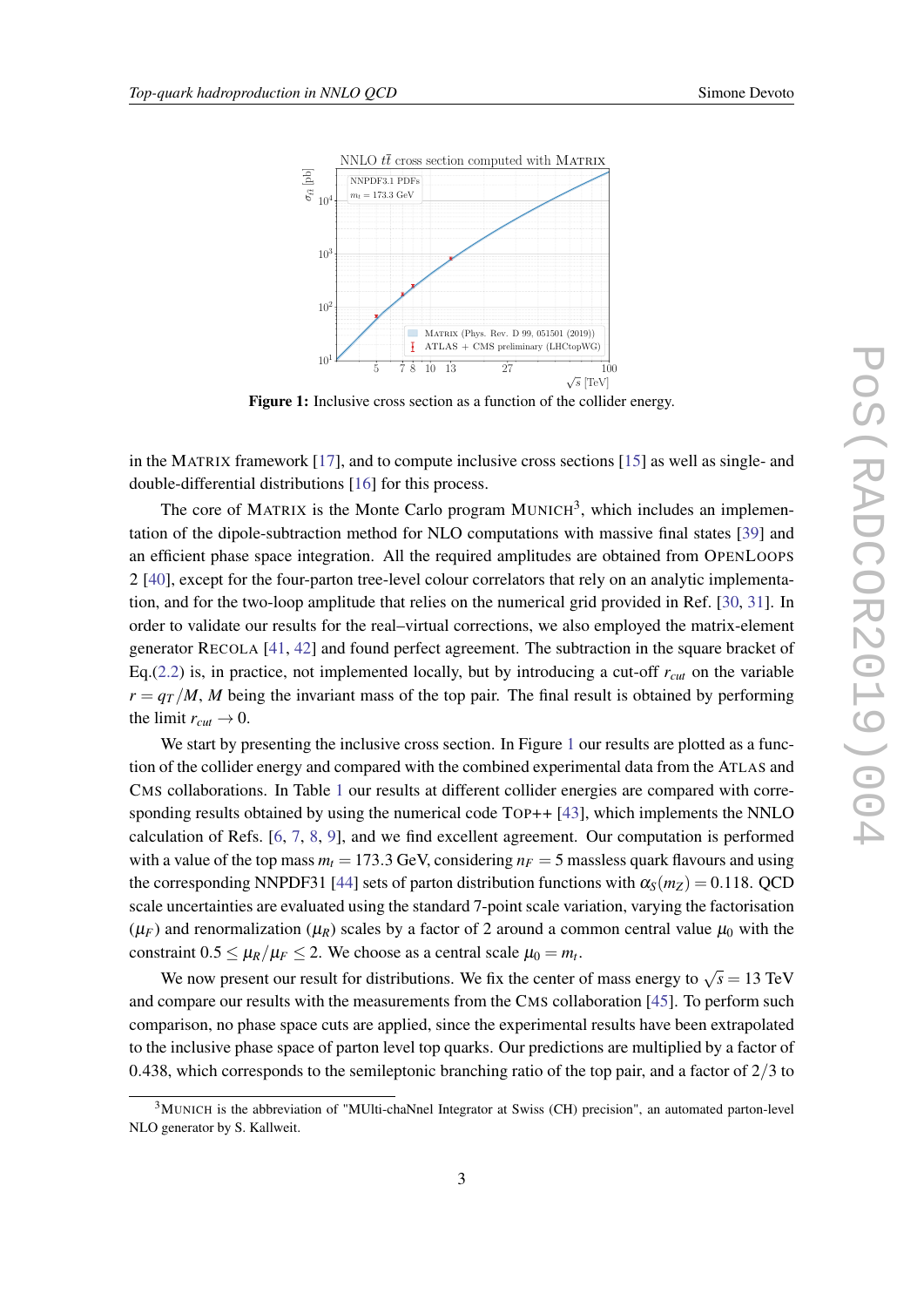<span id="page-4-0"></span>

Figure 2: From left to right: single-differential distributions as functions of  $p_{T,t_{had}}$ ,  $m_{t\bar{t}}$ ,  $p_{T,t_{high}}$ ,  $p_{T,t_{low}}$ . LO, NLO and NNLO predictions are shown together with CMS data [[45\]](#page-9-0).

take care of the fact that the measurement in Ref. [[45\]](#page-9-0) only considers the decay of two of the three lepton families. An issue that in the differential case requires more care than in the inclusive one is the choice of the central scale  $\mu_0$ . It should be chosen of the order of the characteristic hard scale, which is different for each distribution: we choose the top mass *m<sup>t</sup>* for the rapidity distributions, the invariant mass of the  $t\bar{t}$  pair  $m_{t\bar{t}}$  for the invariant-mass distributions and the transverse mass  $m_{\bar{T}}$  for the transverse-momentum distributions. We observed that the dynamic scale  $H_T/2$  is of the same order as the characteristic scale for each distribution. We checked this statement by performing the computation with different scale choices: in the following only results for  $\mu_0 = H_T/2$  are shown. The scale  $H_T/2$  is defined as the average of the transverse masses of the top and anti-top quarks,

$$
\frac{1}{2}H_T = \frac{1}{2}(m_{T,t} + m_{T,\bar{t}}),
$$
\n(3.1)

with

$$
m_{T,t(\bar{t})} = \sqrt{m_t^2 + p_{T,t(\bar{t})}^2}.
$$
\n(3.2)

We start by presenting our results for single differential distributions. Figure 2 shows, in the upper panel of each plot, our results for the LO, NLO and NNLO predictions together with the data from the CMS collaboration and, in the lower panels, the ratio of these quantities to our NNLO prediction. As a general feature, one can observe that the first two plots (transverse momentum and invariant-mass distributions) do not present an overlap between LO and NLO bands, consistently with the results obtained in Table 1 for the inclusive cross section, while there is an overlap between NLO and NNLO bands, thus suggesting a convergence of the perturbative series. On the other hand,

| $\sigma_{NNLO}$ [pb] | $q_T$ subtraction             | $TOP++$                              |
|----------------------|-------------------------------|--------------------------------------|
| 8 TeV                | $238.5(2)_{-6.3\%}^{+3.9\%}$  | $\overline{238.6}^{+4.0\%}_{-6.3\%}$ |
| $13 \text{ TeV}$     | $794.0(8)^{+3.5\%}_{-5.7\%}$  | 794.0 <sup>+3.5%</sup>               |
| $100 \text{ TeV}$    | $35215(74)_{-4.7\%}^{+2.8\%}$ | $35216^{+2.9\%}_{-4.8\%}$            |

Table 1: Total cross section for *tt*<sup> $\bar{t}$ </sup> production in *pp* collisions. The quoted uncertainties are obtained through scale variations as described in the text. Numerical uncertainties on the last digit are stated in brackets (including the  $r_{cut} \rightarrow 0$  extrapolation uncertainties).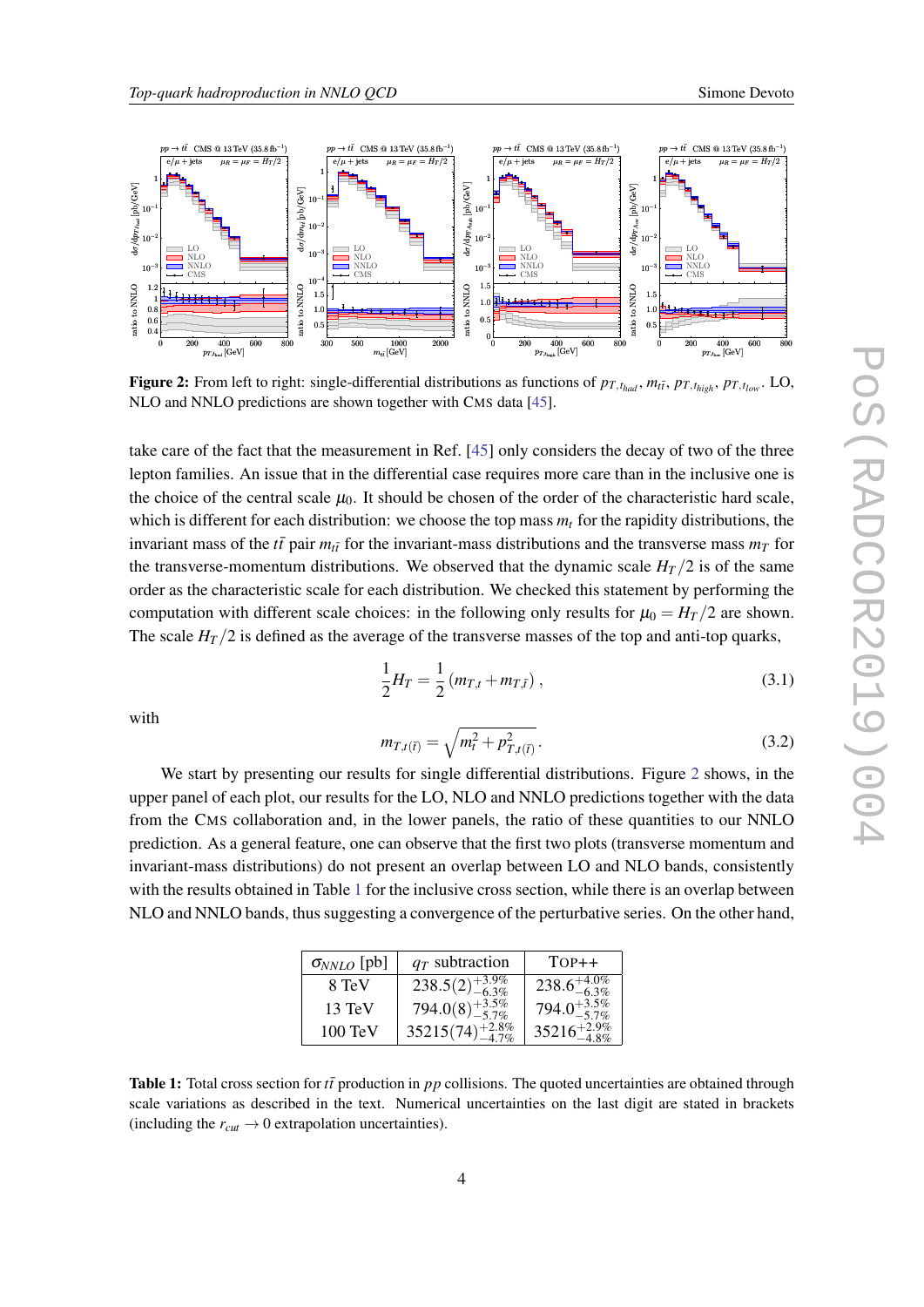the last two plots present some instabilities in the shape of the distributions, which can be justified in terms of Sudakov-type divergences [\[46](#page-9-0)].

The first plot shows the transverse momentum distribution of the hadronically decaying top, *pT*,*had*. Since we compute the cross section for stable top quarks, such prediction can be obtained by performing the average of the  $p<sub>T</sub>$  distribution of the top and anti-top quark. Data and theory are consistent within uncertainties, although the measured distribution is slightly softer than the theoretical prediction, as already pointed out in previous analyses of LHC data [[45,](#page-9-0) [47](#page-9-0), [48](#page-9-0), [49,](#page-9-0) [50](#page-9-0), [51](#page-9-0), [52,](#page-9-0) [53,](#page-9-0) [54](#page-9-0)].

The second plot shows the invariant-mass distribution of the pair. Here we observe good agreement between data and theory, except for the first bin where the theoretical prediction by far underestimates the experimental measurement. There are be several possible explanations for this disagreement: we first observe that this region, being the threshold region, is particularly sensitive to the value of the top-quark mass: a slightly lower value of the mass would make the prediction in this bin larger without significantly affecting the rest of the distribution. Besides, in this kinematical region the unfolding procedure [\[45](#page-9-0)] used to perform the conversion from the particle to the parton level becomes more delicate: both the value of the top mass and off-shell effect can have a large impact.

Finally, the last two plots show the  $p<sub>T</sub>$  distribution of the hardest and softest quark of the pair, respectively. As previously stated, these distributions present some shape instabilities. To justify them, let us start by considering the  $p_{T,high}$  distribution in the  $p_{T,high} \rightarrow 0$  limit. A small  $p_{T,high}$ forces the transverse momentum of both quarks, and as a consequence the transverse momentum of the pair, to be small. We are thus exploring the small  $p_{T,t\bar{t}}$  region, which is affected by Sudakovtype divergences at fixed order in QCD because of soft collinear emissions that unbalance the real and virtual contributions. Such a divergence does not appear in the final prediction because of the integration over the possible values of *pT*,*low* that smears out the unphysical fixed-order behaviour. The same effects appears in the  $p_{T,low}$  distribution, but now the instability is spread over the full region of transverse momenta since  $p_{T,low} \rightarrow 0$  does not imply small  $p_{T,high}$  anymore. In both cases, accurate theoretical predictions in the entire  $p<sub>T</sub>$  region would require an all-order resummation of the logarithmically enhanced terms.

We now consider the double-differential distributions. Figure [3](#page-6-0) shows again, in the upper panel of each plot, our theoretical prediction together with the data from the CMS collaboration, while the lower panels the ratio of the same quantities to our NNLO prediction.

The first plot shows the rapidity distribution in invariant-mass bins. Also in the case of the rapidity distributions one can observe that LO and NLO bands do not overlap, while NLO and NNLO do overlap. Besides, the impact of radiative corrections appears to be uniform in both variables. Considering the agreement with the data, we notice that, in the first invariant mass bin, the experimental measurement overshoots the theoretical prediction, consistently with what we observed in the single-differential distribution as a function of the invariant mass. In this case, the effect is not as sizeable because of a larger size of the first invariant-mass interval.

The second plot shows the transverse momentum distribution of the hadronically decaying top quark in rapidity bins. In each rapidity bin, one observes the same features we already noticed in the single-differential distributions: overlap of the NLO and NNLO bands and the data being softer than the NNLO prediction.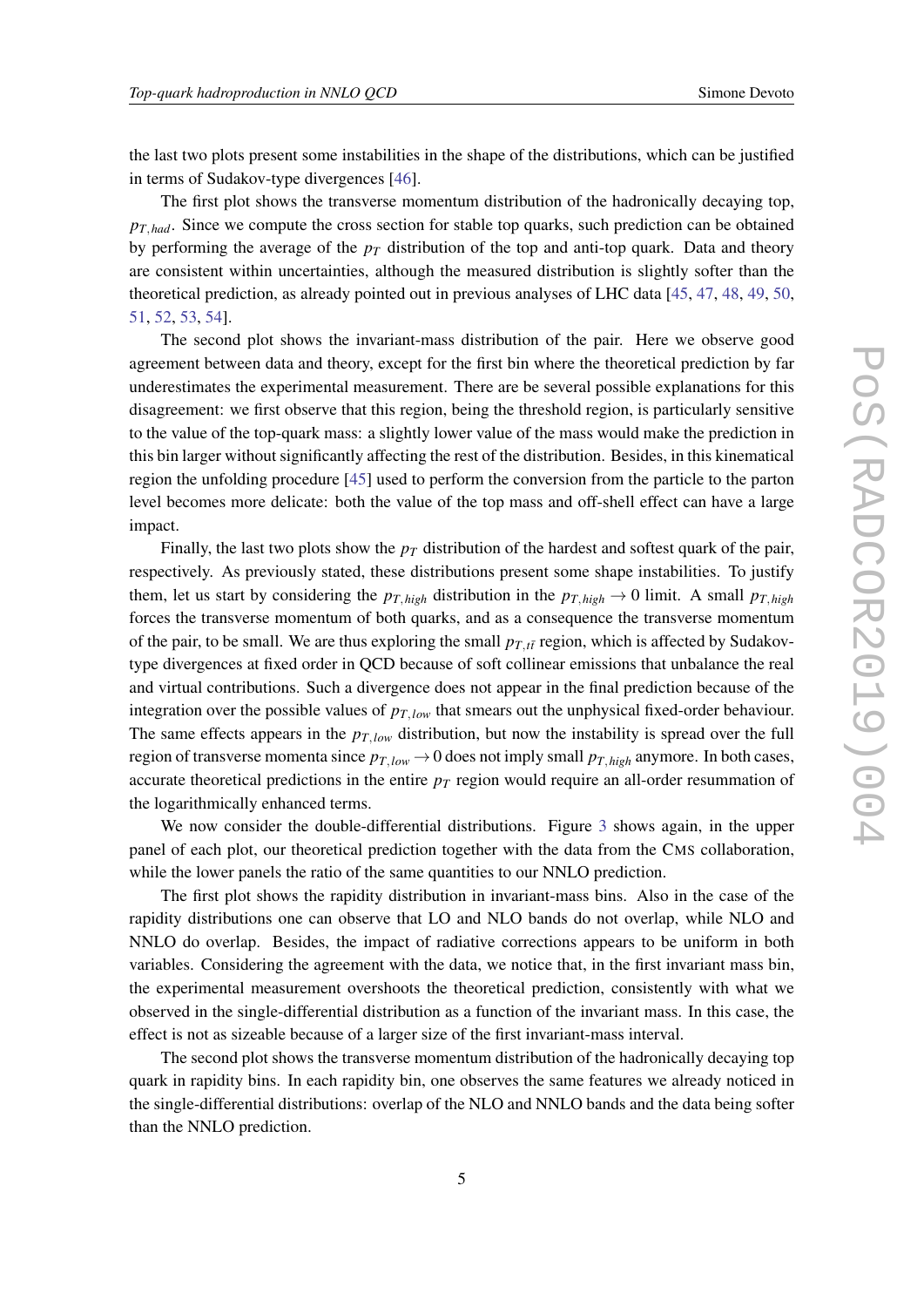

<span id="page-6-0"></span>

Figure 3: Double differential distribution as a function of  $|y_{t\bar{t}}|$  in  $m_{t\bar{t}}$  bins (top), as a function of  $p_{T,t_{had}}$  in  $|y_{had}|$  bins (middle), as a function of  $m_{t\bar{t}}$  in  $p_{T,t_{had}}$  bins (bottom). LO, NLO and NNLO predictions are shown together with CMS data [\[45](#page-9-0)].

Finally, the third plot shows the invariant-mass distribution in *pT*,*had* intervals. These distributions are affected by a kinematical boundary at LO, namely  $m_{t\bar{t}} > 2m_{T,min}$ . As a consequence, below this threshold the (N)NLO is effectively (N)LO which implies larger scale uncertainties. Above this cut, the LO distribution sharply increases, causing shape instabilities due to soft-collinear radiation. Nevertheless, one still observes an overall good agreement between data and theory except for the threshold region.

## 4. Conclusions

We have completed a fully differential NNLO computation of top pair production at hadron colliders by using the *q<sup>T</sup>* -subtraction formalism. This constitutes the first complete application of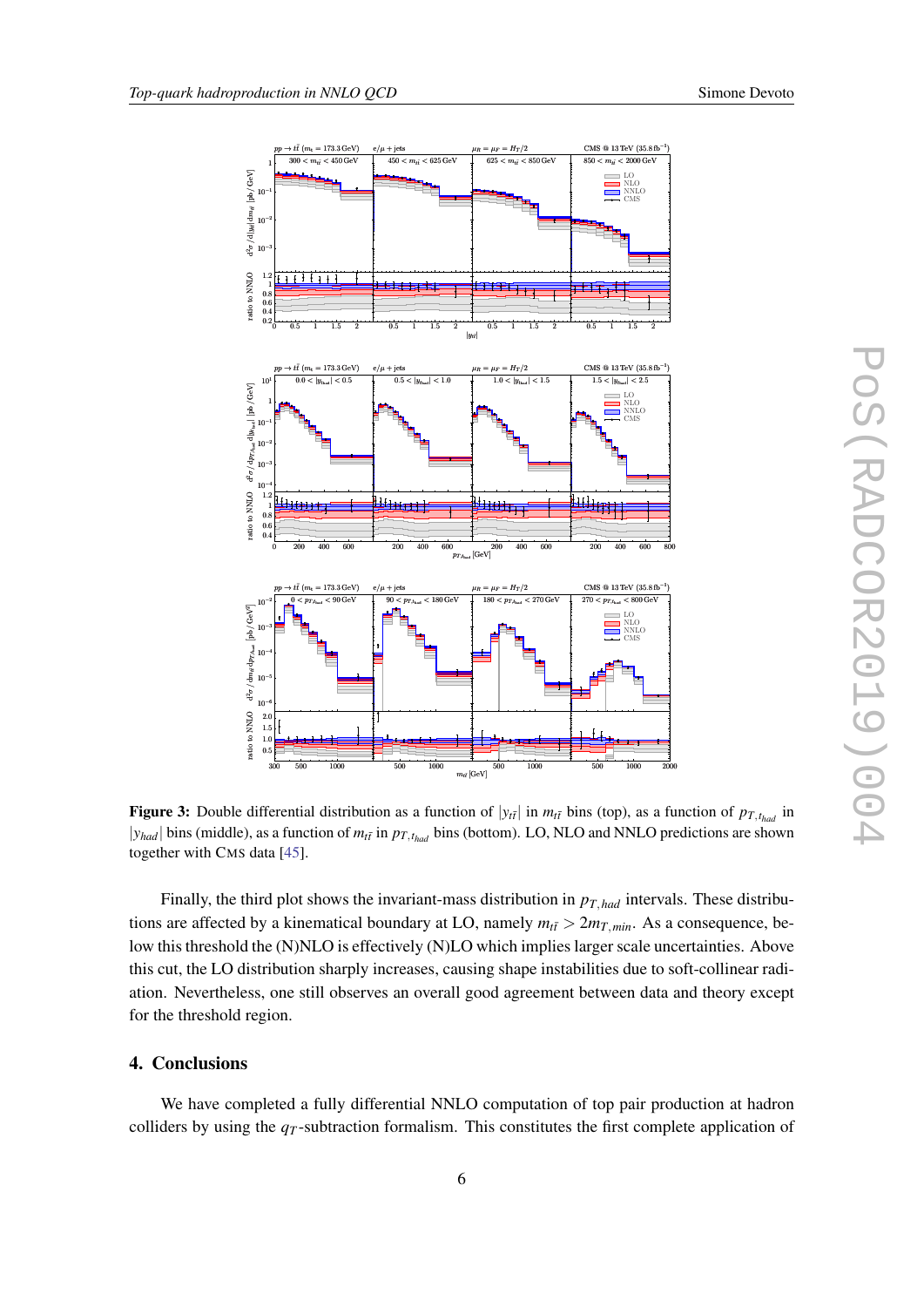<span id="page-7-0"></span>the  $q<sub>T</sub>$  subtraction formalism to the production of a colourful final state at NNLO. The process has been implemented in the MATRIX framework: our code is now able to perform fast and efficient computations of fiducial cross section and multi-differential distributions. We compared our results with those available in the literature, finding excellent agreement, and with recent measurements from the CMS collaboration.

Our calculation will be made public in a future release of the MATRIX program, providing a flexible tool to evaluate multi-differential distributions with arbitrary cuts on the top-quark kinematic variables.

### References

- [1] P. Nason, S. Dawson and R. K. Ellis, *The Total Cross-Section for the Production of Heavy Quarks in Hadronic Collisions*, *[Nucl. Phys.](https://doi.org/10.1016/0550-3213(88)90422-1)* B303 (1988) 607.
- [2] W. Beenakker, H. Kuijf, W. L. van Neerven and J. Smith, *QCD Corrections to Heavy Quark Production in p anti-p Collisions*, *[Phys. Rev.](https://doi.org/10.1103/PhysRevD.40.54)* D40 (1989) 54.
- [3] W. Beenakker, W. L. van Neerven, R. Meng, G. A. Schuler and J. Smith, *QCD corrections to heavy quark production in hadron hadron collisions*, *[Nucl. Phys.](https://doi.org/10.1016/S0550-3213(05)80032-X)* B351 (1991) 507.
- [4] P. Nason, S. Dawson and R. K. Ellis, *The One Particle Inclusive Differential Cross-Section for Heavy Quark Production in Hadronic Collisions*, *[Nucl. Phys.](https://doi.org/10.1016/0550-3213(90)90180-L, 10.1016/0550-3213(89)90286-1)* B327 (1989) 49.
- [5] M. L. Mangano, P. Nason and G. Ridolfi, *Heavy quark correlations in hadron collisions at next-to-leading order*, *[Nucl. Phys.](https://doi.org/10.1016/0550-3213(92)90435-E)* B373 (1992) 295.
- [6] P. Bärnreuther, M. Czakon and A. Mitov, *Percent Level Precision Physics at the Tevatron: First Genuine NNLO QCD Corrections to*  $q\bar{q} \to t\bar{t} + X$ *, [Phys. Rev. Lett.](https://doi.org/10.1103/PhysRevLett.109.132001)* **109** (2012) 132001 [[1204.5201](https://arxiv.org/abs/1204.5201)].
- [7] M. Czakon and A. Mitov, *NNLO corrections to top-pair production at hadron colliders: the all-fermionic scattering channels*, *JHEP* 12 [\(2012\) 054](https://doi.org/10.1007/JHEP12(2012)054) [[1207.0236](https://arxiv.org/abs/1207.0236)].
- [8] M. Czakon and A. Mitov, *NNLO corrections to top pair production at hadron colliders: the quark-gluon reaction*, *JHEP* 01 [\(2013\) 080](https://doi.org/10.1007/JHEP01(2013)080) [[1210.6832](https://arxiv.org/abs/1210.6832)].
- [9] M. Czakon, P. Fiedler and A. Mitov, *Total Top-Quark Pair-Production Cross Section at Hadron Colliders Through*  $O(\frac{4}{5})$ *, <i>[Phys. Rev. Lett.](https://doi.org/10.1103/PhysRevLett.110.252004)* **110** (2013) 252004 [[1303.6254](https://arxiv.org/abs/1303.6254)].
- [10] M. Czakon, D. Heymes and A. Mitov, *High-precision differential predictions for top-quark pairs at the LHC*, *[Phys. Rev. Lett.](https://doi.org/10.1103/PhysRevLett.116.082003)* 116 (2016) 082003 [[1511.00549](https://arxiv.org/abs/1511.00549)].
- [11] M. Czakon, P. Fiedler, D. Heymes and A. Mitov, *NNLO QCD predictions for fully-differential top-quark pair production at the Tevatron*, *JHEP* 05 [\(2016\) 034](https://doi.org/10.1007/JHEP05(2016)034) [[1601.05375](https://arxiv.org/abs/1601.05375)].
- [12] M. Czakon, D. Heymes and A. Mitov, *fastNLO tables for NNLO top-quark pair differential distributions*, [1704.08551](https://arxiv.org/abs/1704.08551).
- [13] M. Czakon, D. Heymes, A. Mitov, D. Pagani, I. Tsinikos and M. Zaro, *Top-pair production at the LHC through NNLO QCD and NLO EW*, *JHEP* 10 [\(2017\) 186](https://doi.org/10.1007/JHEP10(2017)186) [[1705.04105](https://arxiv.org/abs/1705.04105)].
- [14] A. Behring, M. Czakon, A. Mitov, A. S. Papanastasiou and R. Poncelet, *Higher order corrections to spin correlations in top quark pair production at the LHC*, [1901.05407](https://arxiv.org/abs/1901.05407).
- [15] S. Catani, S. Devoto, M. Grazzini, S. Kallweit, J. Mazzitelli and H. Sargsyan, *Top-quark pair hadroproduction at next-to-next-to-leading order in QCD*, *Phys. Rev.* D99 [\(2019\) 051501](https://doi.org/10.1103/PhysRevD.99.051501) [[1901.04005](https://arxiv.org/abs/1901.04005)].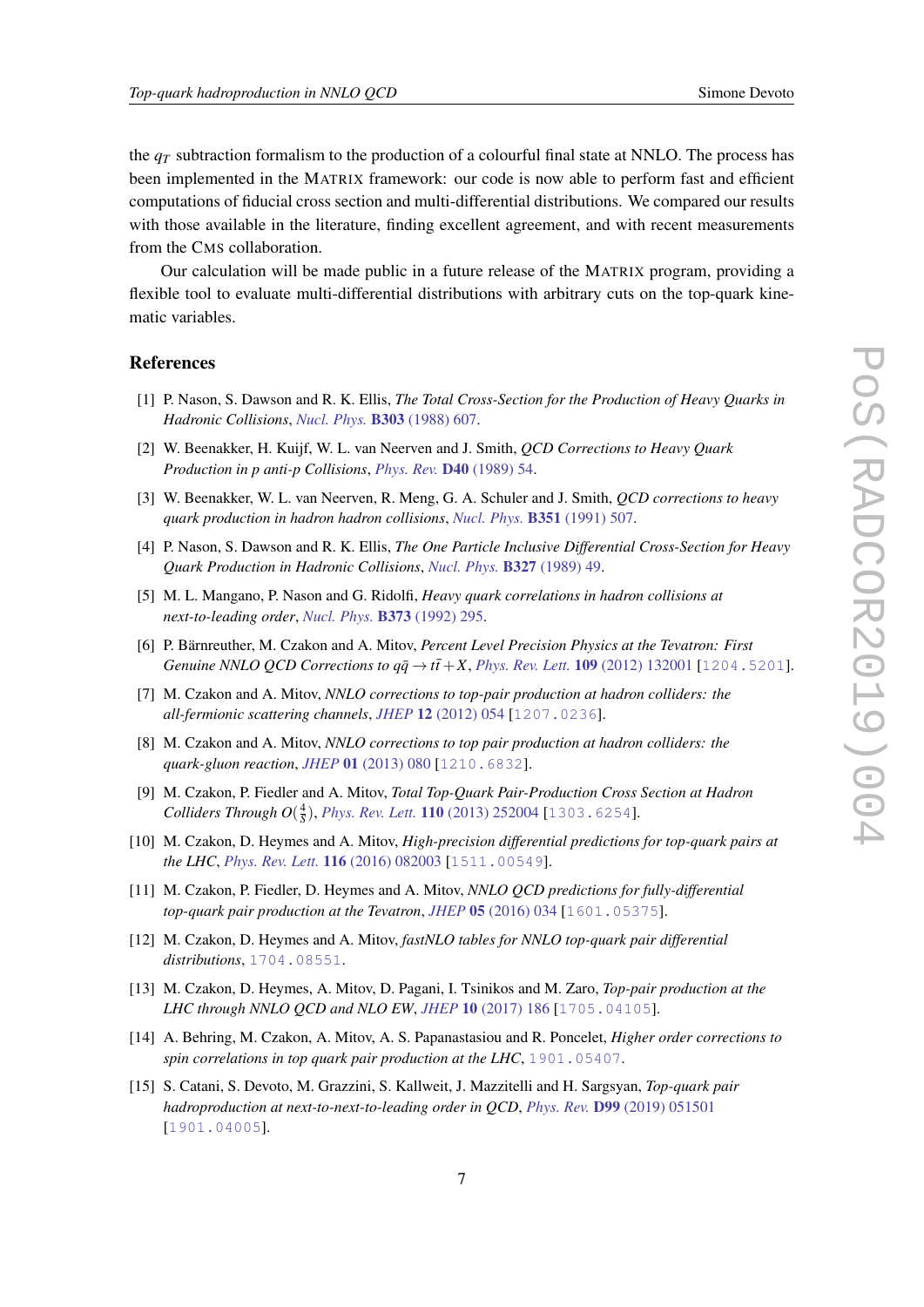- 
- <span id="page-8-0"></span>[16] S. Catani, S. Devoto, M. Grazzini, S. Kallweit and J. Mazzitelli, *Top-quark pair production at the LHC: Fully differential QCD predictions at NNLO*, *JHEP* 07 [\(2019\) 100](https://doi.org/10.1007/JHEP07(2019)100) [[1906.06535](https://arxiv.org/abs/1906.06535)].
- [17] M. Grazzini, S. Kallweit and M. Wiesemann, *Fully differential NNLO computations with MATRIX*, *[Eur. Phys. J.](https://doi.org/10.1140/epjc/s10052-018-5771-7) C78 (2018) 537 [[1711.06631](https://arxiv.org/abs/1711.06631)].*
- [18] S. Catani and M. H. Seymour, *The Dipole formalism for the calculation of QCD jet cross-sections at next-to-leading order*, *Phys. Lett.* B378 [\(1996\) 287](https://doi.org/10.1016/0370-2693(96)00425-X) [[hep-ph/9602277](https://arxiv.org/abs/hep-ph/9602277)].
- [19] S. Catani and M. H. Seymour, *A General algorithm for calculating jet cross-sections in NLO QCD*, *[Nucl. Phys.](https://doi.org/10.1016/S0550-3213(96)00589-5, 10.1016/S0550-3213(98)81022-5)* B485 (1997) 291 [[hep-ph/9605323](https://arxiv.org/abs/hep-ph/9605323)].
- [20] S. Catani, S. Dittmaier, M. H. Seymour and Z. Trocsanyi, *The Dipole formalism for next-to-leading order QCD calculations with massive partons*, *[Nucl. Phys.](https://doi.org/10.1016/S0550-3213(02)00098-6)* B627 (2002) 189 [[hep-ph/0201036](https://arxiv.org/abs/hep-ph/0201036)].
- [21] S. Frixione, Z. Kunszt and A. Signer, *Three-jet cross sections to next-to-leading order*, *[Nuclear](https://doi.org/10.1016/0550-3213(96)00110-1) Physics B* 467 [\(1996\) 399](https://doi.org/10.1016/0550-3213(96)00110-1).
- [22] *Les Houches 2017: Physics at TeV Colliders Standard Model Working Group Report*.
- [23] S. Catani and M. Grazzini, *An NNLO subtraction formalism in hadron collisions and its application to Higgs boson production at the LHC*, *[Phys. Rev. Lett.](https://doi.org/10.1103/PhysRevLett.98.222002)* 98 (2007) 222002 [[hep-ph/0703012](https://arxiv.org/abs/hep-ph/0703012)].
- [24] H. X. Zhu, C. S. Li, H. T. Li, D. Y. Shao and L. L. Yang, *Transverse-momentum resummation for top-quark pairs at hadron colliders*, *[Phys. Rev. Lett.](https://doi.org/10.1103/PhysRevLett.110.082001)* 110 (2013) 082001 [[1208.5774](https://arxiv.org/abs/1208.5774)].
- [25] H. T. Li, C. S. Li, D. Y. Shao, L. L. Yang and H. X. Zhu, *Top quark pair production at small transverse momentum in hadronic collisions*, *Phys. Rev.* D88 [\(2013\) 074004](https://doi.org/10.1103/PhysRevD.88.074004) [[1307.2464](https://arxiv.org/abs/1307.2464)].
- [26] S. Catani, M. Grazzini and A. Torre, *Transverse-momentum resummation for heavy-quark hadroproduction*, *[Nucl. Phys.](https://doi.org/10.1016/j.nuclphysb.2014.11.019)* B890 (2014) 518 [[1408.4564](https://arxiv.org/abs/1408.4564)].
- [27] R. Bonciani, S. Catani, M. Grazzini, H. Sargsyan and A. Torre, *The q<sup>T</sup> subtraction method for top quark production at hadron colliders*, *[Eur. Phys. J.](https://doi.org/10.1140/epjc/s10052-015-3793-y)* C75 (2015) 581 [[1508.03585](https://arxiv.org/abs/1508.03585)].
- [28] G. Bozzi, S. Catani, D. de Florian and M. Grazzini, *Transverse-momentum resummation and the spectrum of the Higgs boson at the LHC*, *[Nucl. Phys.](https://doi.org/10.1016/j.nuclphysb.2005.12.022)* B737 (2006) 73 [[hep-ph/0508068](https://arxiv.org/abs/hep-ph/0508068)].
- [29] G. Bozzi, S. Catani, D. de Florian and M. Grazzini, *Higgs boson production at the LHC: Transverse-momentum resummation and rapidity dependence*, *[Nucl. Phys.](https://doi.org/10.1016/j.nuclphysb.2007.09.034)* B791 (2008) 1 [[0705.3887](https://arxiv.org/abs/0705.3887)].
- [30] M. Czakon, *Tops from Light Quarks: Full Mass Dependence at Two-Loops in QCD*, *[Phys. Lett.](https://doi.org/10.1016/j.physletb.2008.05.028)* B664 [\(2008\) 307](https://doi.org/10.1016/j.physletb.2008.05.028) [[0803.1400](https://arxiv.org/abs/0803.1400)].
- [31] P. Bärnreuther, M. Czakon and P. Fiedler, *Virtual amplitudes and threshold behaviour of hadronic top-quark pair-production cross sections*, *JHEP* 02 [\(2014\) 078](https://doi.org/10.1007/JHEP02(2014)078) [[1312.6279](https://arxiv.org/abs/1312.6279)].
- [32] S. Catani and M. Grazzini, *The soft-gluon current at one-loop order*, *[Nuclear Physics B](https://doi.org/10.1016/s0550-3213(00)00572-1)* 591 (2000) [435?454.](https://doi.org/10.1016/s0550-3213(00)00572-1)
- [33] I. Bierenbaum, M. Czakon and A. Mitov, *The singular behavior of one-loop massive qcd amplitudes with one external soft gluon*, *[Nuclear Physics B](https://doi.org/10.1016/j.nuclphysb.2011.11.002)* 856 (2012) 228 [[1107.4384](https://arxiv.org/abs/1107.4384)].
- [34] M. Czakon and A. Mitov, *A simplified expression for the one-loop soft-gluon current with massive fermions*, 2018.
- [35] S. Catani and M. Grazzini, *Infrared factorization of tree-level qcd amplitudes at the next-to-next-to-leading order and beyond*, *[Nuclear Physics B](https://doi.org/10.1016/s0550-3213(99)00778-6)* 570 (2000) 287 [[hep-ph/9908523](https://arxiv.org/abs/hep-ph/9908523)].